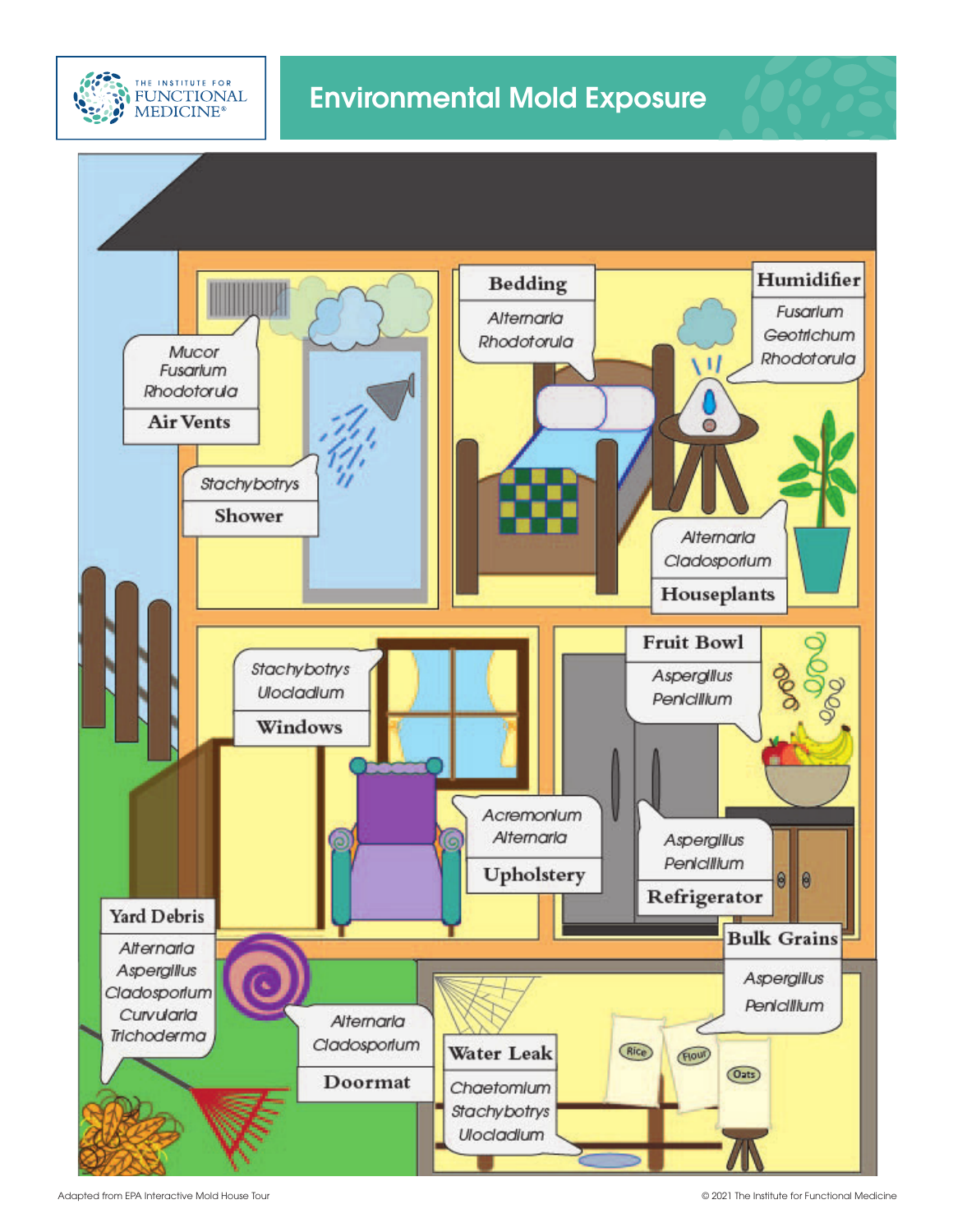## Environmental Mold Exposure

Molds are everywhere. Exposure to them can cause problems in people who are sensitive or have compromised immune systems. Many are found outdoors but can easily be transported indoors on clothing, shoes, pets, or even just airflow. Molds can be found in house dust and on almost every surface within a home.

Once indoors, molds need moisture in order to grow. If dampness or moisture is not removed from the home, there is a higher likelihood that molds will grow. Houses with poor ventilation, poor insulation, inadequate heating, or those that are overcrowded are more likely to have problems with moisture or dampness and mold growth. In the United States, it is estimated that roughly 50% of houses have dampness or mold issues.<sup>1</sup> Some sources of moisture or dampness  $include:$ <sup>1,2</sup>

- **Water leaks or damage:** may occur in basements with foundation issues or in areas of flooding; leaky attics from damaged roofs; areas of drywall damage in places that may have had pipes leak or burst near bathrooms, kitchens or laundry rooms.
- **Areas with poor ventilation:** such as bathrooms without ceiling fans or windows; basements; improperly maintained or cleaned air vents or systems; rooms without good natural airflow.
- **Inadequate heating:** this can lead to condensation buildup and result in indoor dampness during winter months.
- **Wet or moist surfaces:** like those in the refrigerator or dishwasher, around sinks, showers, tubs, doors and windows, etc.
- **Humid environments:** homes in mild and temperate climates, personal humidifiers.

Dampness is the main contributor to mold growth within a home. However, molds also need nutrients to grow and survive. Sources of nutrients readily available within and around the home may include:<sup>1</sup>

- **Plant matter:** houseplants, soil and yard debris such as rotting leaves
- **Animal matter:** pet waste or dander found in house dust or on furniture upholstery, bedding, or carpets
- **Construction materials:** wallpaper, drywall, wood, etc.
- **Stored food products:** such as fruits and vegetables (fresh as well as rotting), bulk grains or beans, cooking oils, etc.
- **Others:** books, paper products, paints, glues

People are exposed to a variety of molds on a daily basis. Fortunately, our bodies have many ways of protecting us from them. However, people who are sensitive or those with weakened immune systems may be more likely to get infections or experience symptoms from mold.<sup>3</sup> Some symptoms of mold exposure or infections may include:<sup>4</sup>

- **Eyes:** itchy or watery eyes
- **Respiratory symptoms:** runny or stuffy nose, asthma, pneumonitis (lung irritation), sinus infections, sore throat, cough, sneezing, wheezing
- **Gastrointestinal:** nausea, vomiting, diarrhea
- **Skin changes:** rashes, eczema, ringworm, athlete's foot, dandruff, etc.
- **Nail changes:** thickening, yellowing, cracking
- **Systemic symptoms:** fever, flu-like symptoms, fatigue
- **Severe systemic conditions:** may be seen in those with weakened immune systems and may be specific to the type of mold exposure (e.g., Aspergillosis)

Dampness and mold concerns are not isolated to homes; they can occur in any building type. If a person is experiencing mold exposure symptoms, evaluation of schools, work spaces, day care centers, or other buildings may be necessary to find the source of exposure.